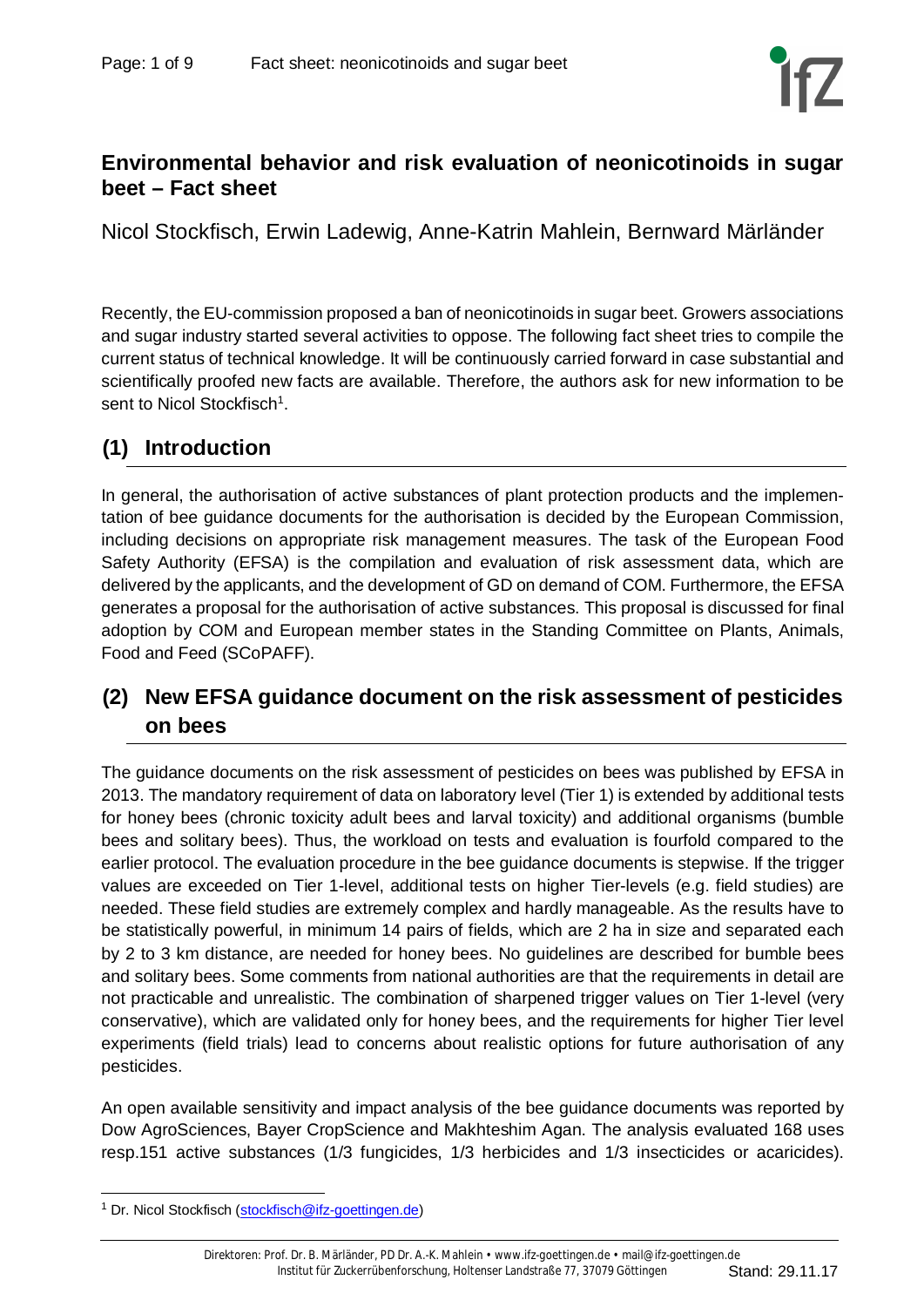

Nearly all substances failed the Tier 1-level, thus they have to be investigated on field level if the bee guidance documents get valid. Several national authorities come to similar assumptions, whereas EFSA concluded in an own impact analysis of 61 active substances (16 fungicides, 21 herbicides and 24 insecticides) that 46% of the fungicides, 76% of the herbicides and 71% of the insecticides fail the Tier 1-level. Although the European Commission did not note the bee guidance documents, EFSA follows the guidance documents for risk assessments, e.g. on insecticides. Furthermore, there was no discussion on the guidance documents with the member states in the SCoPAFF. It is likely that the member states will not accept the guidance documents, as it is not practicable.

### Key facts

The new guidance document on the risk assessment of pesticides on bees is currently used by EFSA, even if it is not formally noted by the European Commission and not agreed by the member states. Many trigger values in the document are very conservative or not validated. Most active substances of all groups will fail the Tier 1-level and the rules for higher Tier experiments (field trials) are extremely laborious and seem to be not practicable or they are missing for bumble bees and solitary bees. In near future, it can be expected that many active substances cannot be authorized or reauthorized because they do not meet the bee guidance documents requirements.

## **(3) Current situation in April 2017: EFSA evaluation of neonicotinoids**<sup>2</sup>

Peer reviews on neonicotinoids were completed by EFSA in 2016. An excerpt of the studies reads as follows:

- For the uses as seed treatment in sugar beets, the risk from exposure via dust was indicated as low for honey bees, however a high risk to bumble bees and solitary bees was not excluded.
- An exposure via guttation fluids was considered as not the primary route of exposure for bees.
- The risk from exposure to nectar and pollen in treated beets was assessed as low, providing beets are harvested before flowering.
- Concerning flowering weeds, the exposure of honey bees, bumble bees and solitary bees was considered not relevant for beets and other crops, due to the low coverage in field of flowering weeds.
- For all field uses considered in a succeeding crop scenario, a high risk was identified or could at least not be excluded.

<sup>&</sup>lt;sup>2</sup> EFSA-Journal 2016; Peer review of the pesticide risk assessment (...).14 (11). www.efsa.europa.eu/efsajournal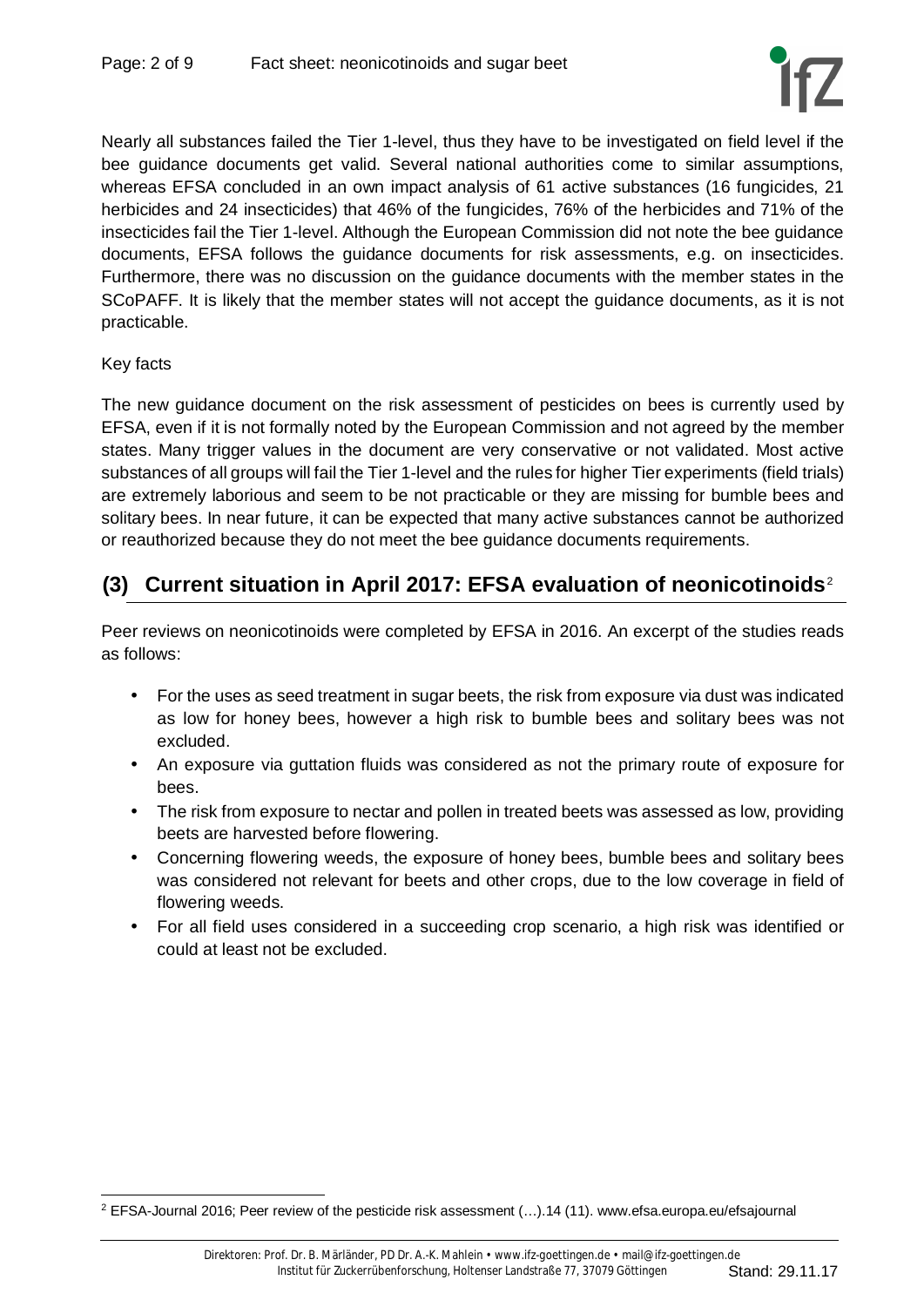## **(4) Neonicotinoids and abrasion from seeds**

Key facts

- Mechanical sowing machinery are used in sugar beet cultivation on almost 90 % of the fields in Germany.
- Mechanical sowing and high seed coating quality reduce breaking of pills, abrasion and dust emissions to a minimum.

### Possible problem

Abrasion from seeds and breaking of pills can lead to dust emissions during sowing. This dust can include neonicotinoids. Depending on the coating quality, the machinery used and the wind speed during sowing, emissions can result in a deposition of neonicotinoids on the soil surface in the field, in areas adjacent to the field or on flowering plants adjacent to the field. Dust with active compounds deposited on flowering plants can pose a direct risk to pollinators. Additionally, other plants could take up the deposited neonicotinoids from soil and if they flower, they might contaminate pollinators with neonicotinoids.

#### Risk probability

The best available technology is used to coat sugar beet seed pellets with the active ingredients placed in a layer underneath the outer shell. The outside layer is very resistant to abrasion and therefore the risk for dust emissions during sowing is extremely low. The high seed quality of sugar beet assures that abrasion and dust is far below the threshold values of 50 mg dust/100,000 seeds and less than 60 µg active substance<sup>3</sup>. Broken pills occur with less than 1 %. It is therefore very unlikely.

In addition, the sowing technique influences the development and distribution of dust during drilling. Mechanical sowing machinery reduces dust drift in comparison to pneumatic drilling<sup>4</sup>. In Germany, mechanical sowing machinery has been used for sugar beet cultivation on almost 90 % of the growing area for over 20 years<sup>5</sup>. These circumstances reduce the probability for dust emissions during sugar beet drilling almost to the lowest possible.

<sup>&</sup>lt;sup>3</sup> Personal communication, Bayer AG, Division Crop Science

<sup>4</sup> Heimbach et al. 2014: Emission of pesticides during drilling and deposition in adjacent areas. Julius-Kühn-Archiv 444, 68-75.

<sup>&</sup>lt;sup>5</sup> Buhre et al. 2011: Umfrage zur Produktionstechnik im Zuckerrübenanbau - Sachstand und Trends (1994-2010). Sugar Industry 136, 670-677.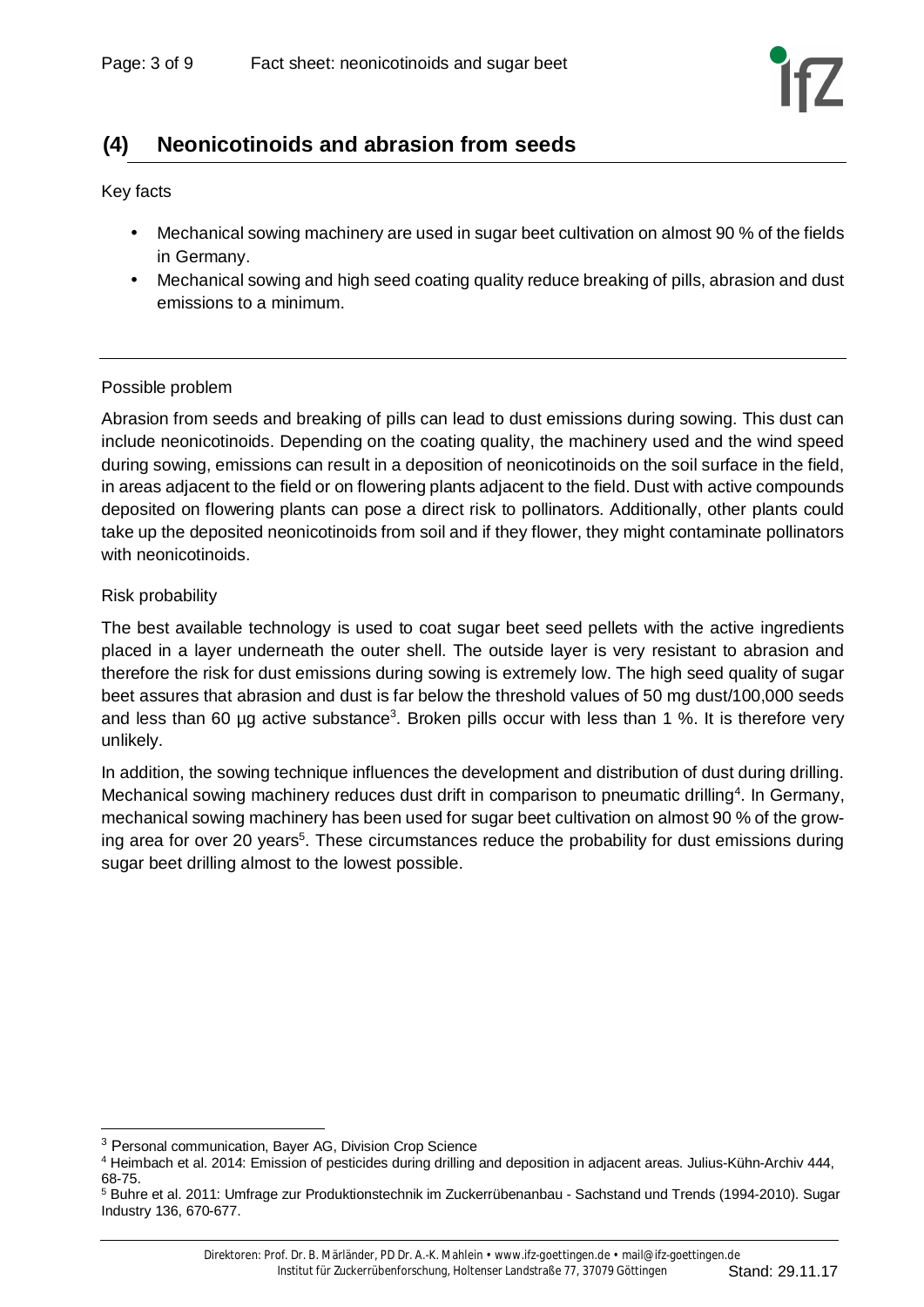### **(5) Neonicotinoids and guttation**

Key facts

- Guttation in sugar beet occurs rarely and drops are small.
- Guttation drops of sugar beet are very unlikely to serve as water source for bees.

#### Possible problem

Guttation is a process where plants excrete water droplets (xylem fluid) along the edges or tips of plant leaves. Neonicotinoids are systemic substances and so they are present in all plant organs, also in the xylem fluid. In general, honey bees do not only collect nectar and pollen, but also water. If bees collect guttation fluids from crops treated with neonicotinoids, they might be exposed to high concentrations of active substances.

#### Risk probability

Guttation in sugar beet occurs rarely. Drops are small and occur only under high humidity of more than 90 %, early in the morning and only during the period of early plant development until canopy closure<sup>6</sup>. Guttation in adjacent vegetation as well as in other crops occurs more frequently<sup>7</sup> and other water sources besides guttation drops might also be available. For these reasons it is unlikely that bees would choose guttation drops of sugar beet as a preferred water source.

<sup>6</sup> Joachimsmeier et al. 2012: Frequency and intensity of guttation events in different crops in Germany. Julius-Kühn-Archiv 437, 87-90.

<sup>&</sup>lt;sup>7</sup> Personal communication, Ina Patrizia Wirtz, Institut für Bienenschutz, Julius Kühn-Institut (JKI), Bundesforschungsinstitut für Kulturpflanzen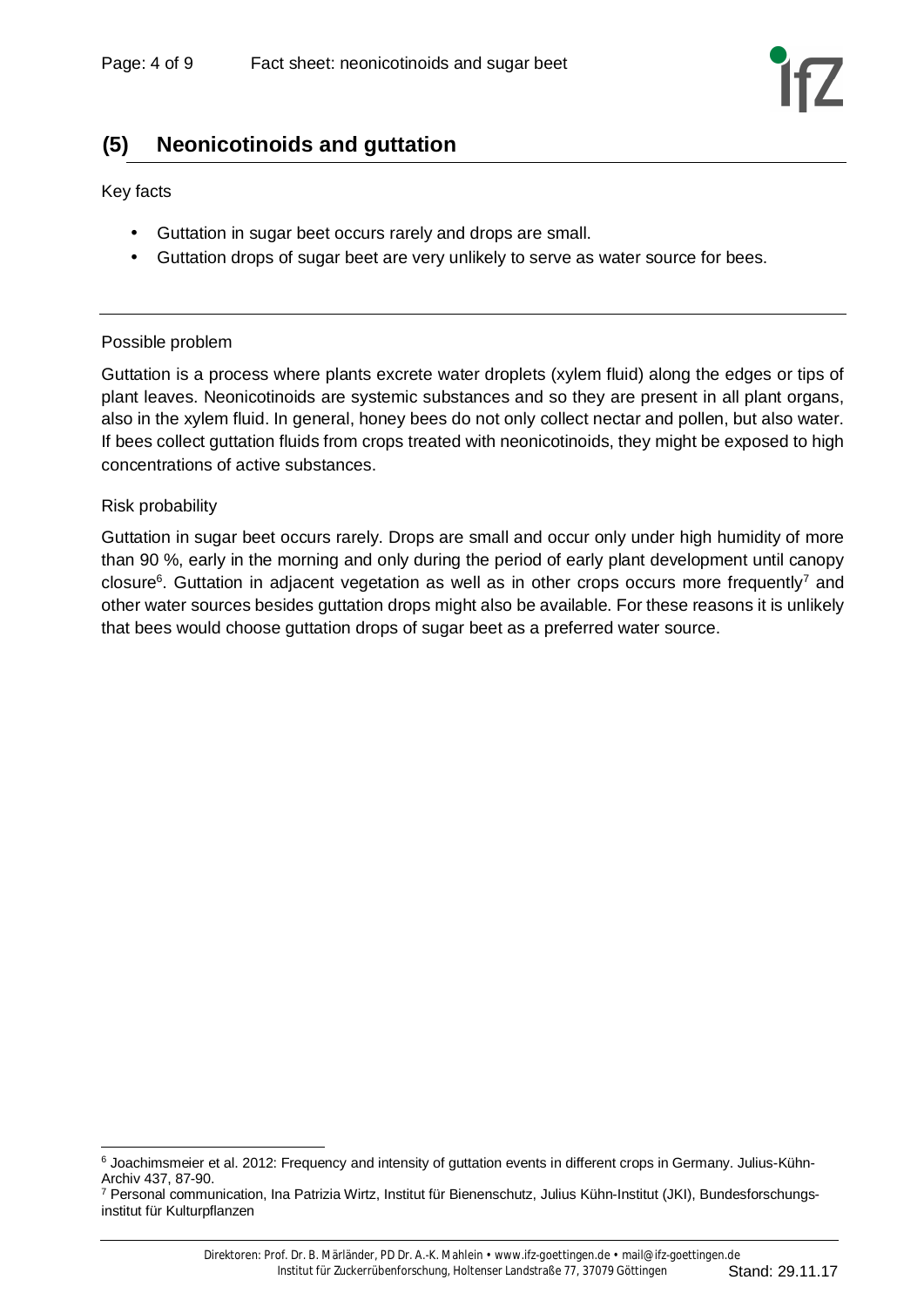### **(6) Neonicotinoids and flowering weeds and bolters**

Key facts

- Control of weeds and bolters is effectively conducted by standard measures during vegetation period.
- Less than 0.5 % of all weeds in sugar beet plots flower.
- The probability for bolting of sugar beet is below 0.05%.

#### Possible problem

Neonicotinoids applied with seed treatment are not taken up completely by the target crop sugar beet. Residual active compounds remain in the soil close to the seeds. These residues might be taken up by other plants growing in the field like weeds, or will be degraded to other, non-toxic compounds. In the case weeds take up some of the neonicotinoid residues and if they flower, they might be attractive to pollinators like honey bees, bumble bees, solitary bees or others. By this, pollinating insects might become contaminated with neonicotinoids. Flowering weeds can occur on the field or adjacent to the neonicotinoid-treated crop at the field margins.

Sugar beets are biannual plants which are grown annually for sugar production and do not flower during this period. In case they bolt occasionally (producing a stem with flowers) during the first year, they start flowering in the summer, contain neonicotinoids and by this could principally contaminate pollinating insects.

#### Risk probability

In order to pose a serious risk by flowering weeds to pollinating insects, consecutive events have to take place: weeds must survive or escape herbicide treatment, grow close to the sugar beets, take up neonicotinoid residues from the soil around the seeds, grow to the flowering stage and have to be attractive to pollinating insects. A large study<sup>8</sup> from control plots of herbicide efficacy trials showed clearly, that less than 0.5 % of all weeds in sugar beet plots flower and not all of these are attractive to pollinators. The control plots rather reflect worse case conditions because no mechanical or chemical measures to control weeds were performed. In other spring crops like maize, potatoes and beans only a few of the control plots showed a ground cover above 10 % for flowering weeds.

The probability for bolting varies between fields, refers to specific weather conditions and a specific genetic constitution of the seed material and involves only 0.05  $\%$ <sup>9</sup>. Bolters are usually removed by the farmers, which further reduces the probability for attracting pollinating insects.

 $^8$  Maynard et al. 2015: Weeds in the treated field – a realistic scenario for pollinator risk assessment? Julius-Kühn-Archiv 450, 56-62.

<sup>&</sup>lt;sup>9</sup> Märländer et al. 2011: Dispersal principles of sugar beet from seed to sugar with particular relation to genetically modified varieties. J. für Kulturpflanzen 63, 349-373.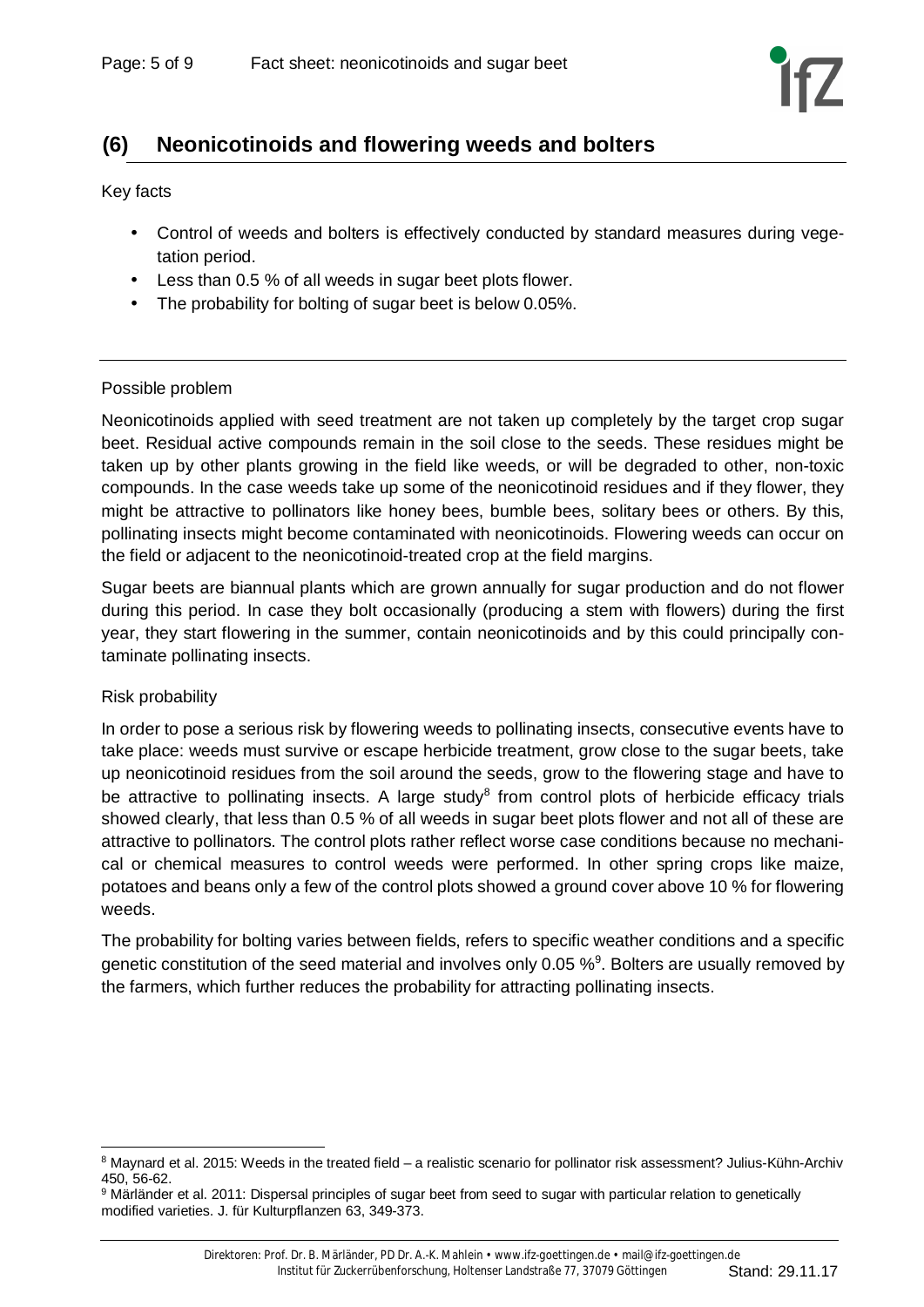# **(7) Neonicotinoids and succeeding crops**

Key facts

- Sugar beet are followed by flowering and thus bee attracting crops on less than 15 % of the fields.
- Concentrations of neonicotinoids in the pollen or nectar of succeeding crops attractive to pollinators are very low.

#### Possible problems

Sugar beet seeds, treated with neonicotinoids can lead to residual active substances in the soil after harvest. These residues might be taken up by succeeding crops, or they might be degraded to nontoxic compounds. In the case succeeding crops take up some neonicotinoid residues and then start to flower, they might be attractive to pollinators like honey bees, bumble bees or others. By this, pollinating insects could become contaminated with neonicotinoids.

#### Risk probability

In order to pose a serious risk by succeeding crops to pollinating insects, the crop must take up relevant amounts of neonicotinoid residues from the soil, it has to flower and its flowers have to be attractive to pollinators.

In Germany, winter wheat is the dominating crop following sugar beet on 76 % of the fields (farm survey 2010 – 2015)<sup>10</sup>. Other crops grown after sugar beet comprise maize on 9 %, potatoes on 5 % and other cereals on 9 % of the fields. Bees are usually not attracted to flowering wheat<sup>11</sup> or other cereals. Wheat varieties are mostly not open-pollinated or, apart from that, are wind pollinated just like other cereals and grass plants and therefore do not generate flowers attractive to bees.

In model field studies<sup>12</sup>, residual concentrations of about 40 µg neonicotinoids/kg of dry soil (ranging between 16 to about 100 µg/kg dry soil) were measured in field soils after long term use of neonicotinoids (more than 5 consecutive growing periods). In reality, there would be only one crop treated with neonicotinoids in a 3- or 4-year rotation in Germany. Subsequently, the untreated crops phacelia, spring oilseed rape and maize were grown on the fields and pollen and nectar of these crops were examined. A significant number (more than 50 %) of samples had concentrations below the quantification limits and concentrations in all other samples were far below the no effect concentrations of 10 to 20 µg/kg for bees, previously agreed by EFSA to be relevant for colony assessment. These results for flowering succeeding crops do not confirm a tangible risk for pollinators. In respect of the enormous dilution effects (sugar beet in crop rotation, soil tillage, degradation processes, dilution during uptake by succeeding crops) a risk cannot be expected.

Investigations in Austria<sup>13</sup> revealed that no neonicotinoids were detected in pollen collected by bees in flowering crops that succeeded field crops treated with neonicotinoids.

<sup>&</sup>lt;sup>10</sup> Trimpler & Stockfisch 2017: Vielfältige Fruchtfolgegestaltung bei Zuckerrüben. Zuckerrübe 66, Heft 1, 35-37.

<sup>11</sup> USDA 2015: Attractiveness of Agricultural Crops to Pollinating Bees for the Collection of Nectar and/or Pollen. www.ree.usda.gov

<sup>&</sup>lt;sup>12</sup> Personal communication, Bayer AG, Division Crop Science

<sup>&</sup>lt;sup>13</sup> Moosbeckhofer & Mayr 2014: Untersuchungen zur Identifizierung einer Exposition von Honigbienen gegenüber den Wirkstoffen Clothianidin, Thiamethoxam, Imidacloprid und Fipronil unter Feldbedingungen. Gesundheitsreferententagung Wien 2014.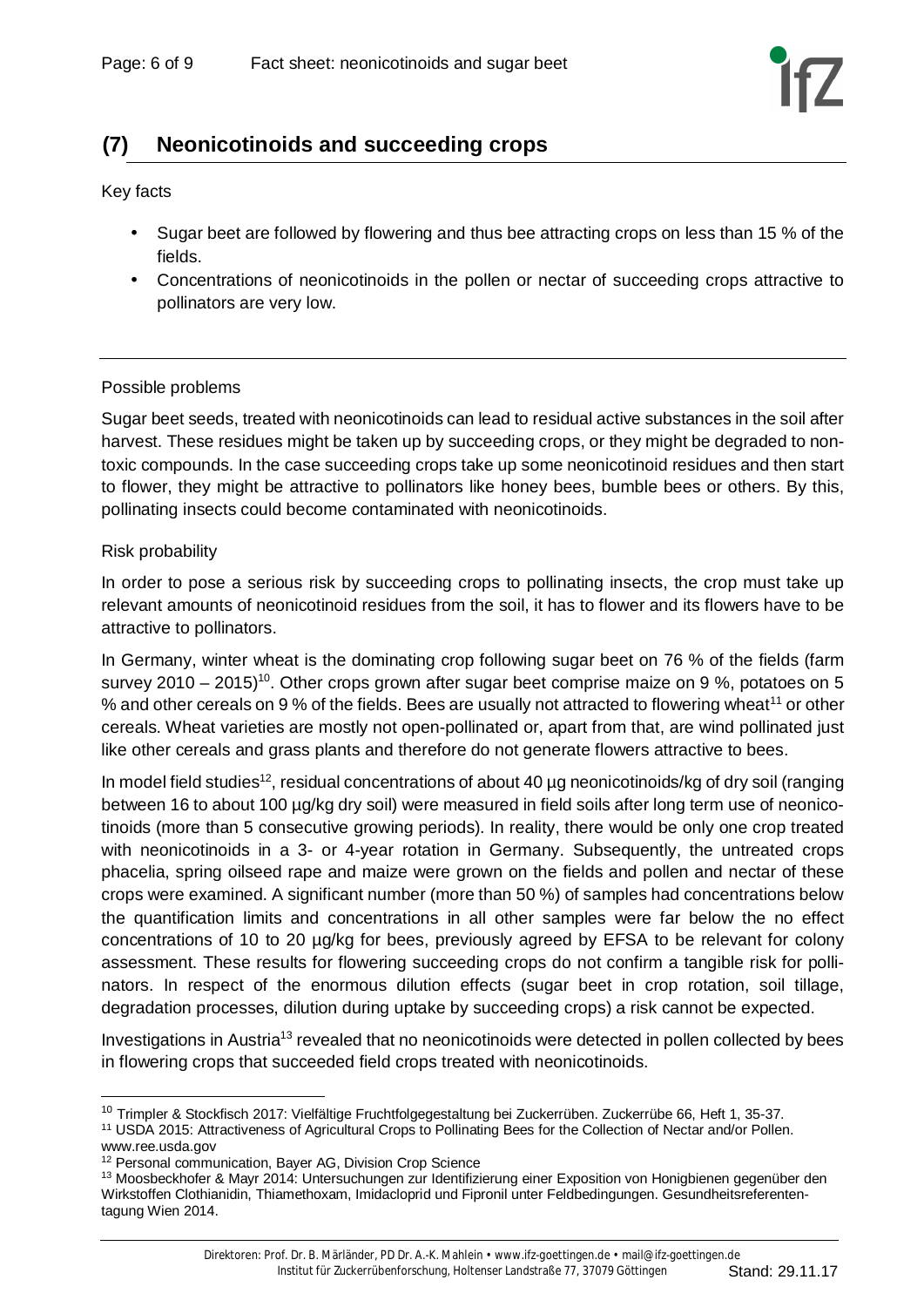

### **Neonicotinoid residues in soil and guttation water of succeeding crops**

### **Study reports by Bayer**

Residues of imidacloprid and its metabolites (imidacloprid-5-hydroxy and imidacloprid-olefin) as well as clothianidin and its metabolites (thiazolylnitroguanidine (TZNG) and thiazolylmethylurea (TZMU) were determined in bee relevant matrices (e.g. in guttation) collected from untreated flowering crops cultivated as succeeding crops after sugar beet.

#### **1. Imidacloprid**

Four studies (Ythier 2014a-d) were conducted in France in 2014 on fields with a history of imidacloprid use and as such with natural aged *soil* residues of this active ingredient. Crop history was not specified. Residues of imidacloprid in *soil* before cultivation of untreated crops ranged between 35 and 59 µg/kg dry *soil*. In three of the studies, *guttation* drops were collected from untreated maize and ranged between  $\langle$ LOD<sup>\*</sup> and 5.7  $\mu q/L$ . In all guttation samples, residues of imidacloprid metabolites were below the limit of quantification (LOQ\*) and sometimes even below the limit of detection (LOD\*).

In two further studies (Ythier 2014e; Striffler & Ballhaus 2014a), two different concentrations of imidacloprid (high and low, see Tab. 1) in *soil* were established by applying 2 dosages of imidacloprid. In 2013, a low and a high dosage were incorporated in the *soil* followed by cultivation of imidacloprid treated winter wheat or barley with high and low dosages of imidacloprid in seed dressings. Untreated crops (maize, phacelia, mustard) were cultivated in spring 2014, respectively. Imidacloprid in *guttation* of maize ranged between <LOD and 88 µg/L while no differences between the high and low dosed variants could be observed. Imidacloprid in nectar and pollen was highest in mustard with maximum values of 3.9 and 5.1 µg/L, respectively. Traces of imidacloprid metabolites were only measured in single *guttation* and pollen samples.

| . .<br><b>Study</b>    | <b>Variant</b> | Imidacloprid application<br>2013 [g a.s./ha]<br>(plateau concentration +<br>seed dressing) | Imidacloprid in soil<br>2014 [µg/kg dry soil] |
|------------------------|----------------|--------------------------------------------------------------------------------------------|-----------------------------------------------|
| Ythier 2014e           | low            | $87.3 + 85.8$                                                                              | $34 - 82$                                     |
|                        | high           | $154 + 118.5$                                                                              | $25 - 93$                                     |
| <b>Striffler &amp;</b> | low            | $95.4 + 63.2$                                                                              | $9 - 18$                                      |
| <b>Bullhaus 2014a</b>  | high           | $173.4 + 126.3$                                                                            | $16 - 22$                                     |

**Tab. 1: Imidacloprid application to create a 'worst case scenario' and imidacloprid residues in soil during plant measurements in succeeding crops.**

In two further studies (Nikolakis et al. 2011a-b), a worst case scenario with direct application of imidacloprid to the *soil* (126 g a.s./ha) and cultivation of imidacloprid treated winter wheat was established versus an untreated control without imidacloprid in *soil* or seed dressing. After harvesting of winter wheat, untreated oilseed rape was sown. Imidacloprid in *soil* decreased from 34.0 and 45.7 directly after the application of imidacloprid to 15.2 and 18.8 µg a.s./kg dry *soil*, respectively, after a period of 10 month before sowing of oilseed rape in the treated plots.

<sup>\*</sup> Limits of detection (LOD) and quantification (LOQ) for imidacloprid, clothianidin and its metabolites: Soil: LOQ: 5 µg kg<sup>-1</sup>; LOD: 2 µg kg<sup>-1</sup> Guttation: LOQ: 1 µg L<sup>-1</sup>; LOD: 0.3 µg L<sup>-1</sup>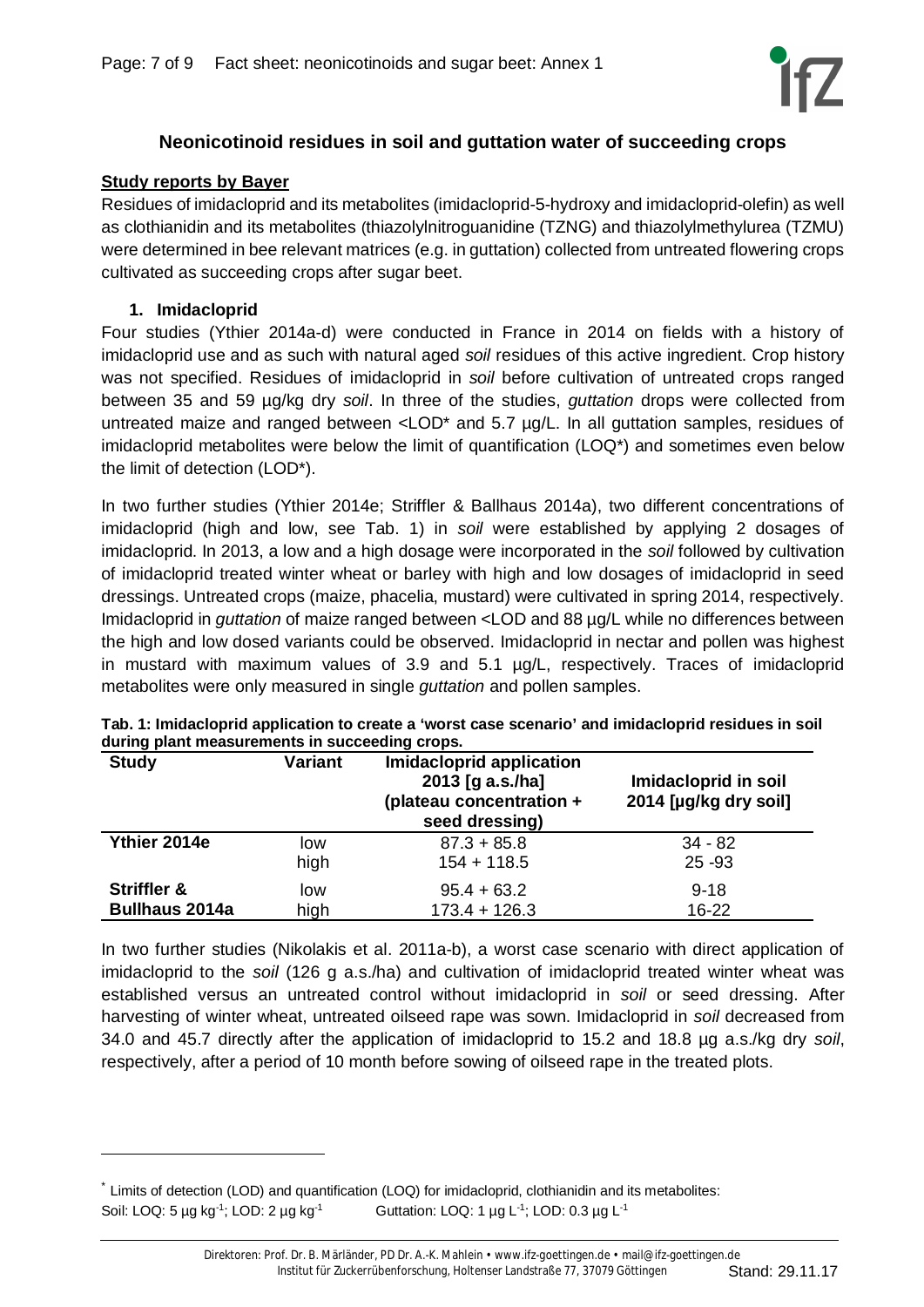### **2. Clothianidin**

Three studies (Jarratt 2014a-c) were conducted in the UK in 2014 on fields with a history of Clothianidin use and as such with natural aged *soil* residues of this active ingredient. Untreated maize and phacelia were sown. Residues of clothianidin in *soil* ranged between 16 and 80 µg/kg dry *soil*. *Guttation* drops were collected only from maize. Clothianidin residues ranged between <LOD and 40.3 µg/L. Residues of clothianidin metabolites ranged between <LOD and 1.9 µg/L for both, TZNG and TZMU.

In two further studies (Ythier 2014f; Striffler & Ballhaus 2014b), two different concentrations of clothianidin (high and low, see Tab. 2) in *soil* were established by applying 2 dosages of clothianidin that were incorporated in the *soil* followed by cultivation of clothianidin treated winter barley with high and low dosages of clothianidin in seed dressings. Untreated crops (maize, phacelia, mustard) were cultivated in spring 2014, respectively. Residues of clothianidin in *guttation* of maize ranged between <LOQ and 547 µg/L, residues of TZNG and TZMU between <LOD and 13 µg/L and <LOD and 92 µg/L, respectively.

| Tab. 2: Clothianidin application to create a 'worst case scenario' and clothianidin residues in soil |  |
|------------------------------------------------------------------------------------------------------|--|
| and guttation during plant measurements in succeeding crops.                                         |  |

| <b>Study</b>             | <b>Variant</b> | clothianidin application<br>2013 [g a.s./ha]<br>(plateau concentration +<br>seed dressing) | clothianidin in soil<br>2014 [ $\mu$ g/kg dry<br>soil] | clothianidin in<br>guttation of maize<br>2014 [µg/L] |
|--------------------------|----------------|--------------------------------------------------------------------------------------------|--------------------------------------------------------|------------------------------------------------------|
| Ythier                   | low            | $78.4 + 38.1$                                                                              | $25 - 71$                                              | $4 - 547$                                            |
| 2014f                    | high           | $212.8 + 134.7$                                                                            | $61 - 90$                                              | $<$ LOQ - 126                                        |
| <b>Striffler &amp;</b>   | low            | $88.8 + 40.4$                                                                              | $46 - 52$                                              | 1 - 73                                               |
| <b>Bullhaus</b><br>2014b | high           | $229.6 + 99.3$                                                                             | $67 - 84$                                              | $3 - 175$                                            |

A further study (Xu & Dyer 2014) investigated the potential accumulation of clothianidin in *soil* and crop matrices after multiple years of planting clothianidin treated corn and canola seeds. Fifty corn fields in the Midwestern United States and 27 canola fields in Western Canada were sampled in 2012, 2013, and 2014. Clothianidin residues in *soil* were greater than the LOQ (5 ng/g) at 35 of the 50 corn sites, with a 90 th percentile concentration of 13.5 ng/g and an average concentration of 7.0 ng/g. There was no significant accumulation of clothianidin in *soil* from fields with multiple years of clothianidin use. Clothianidin residue in *soil* greater than LOQ (5 ng/g) were measured in 11 of 27 canola sites with an average of 5.7 ng/g and a 90 th percentile concentration of 10.2 ng/g. There was no indication of significant accumulation of clothianidin in *soil* from canola fields with multiple years of clothianidin use -- only 4 of 27 sites had higher residues than the theoretical residue of 6.7 ng/g from one application of clothianidin treated canola seed.